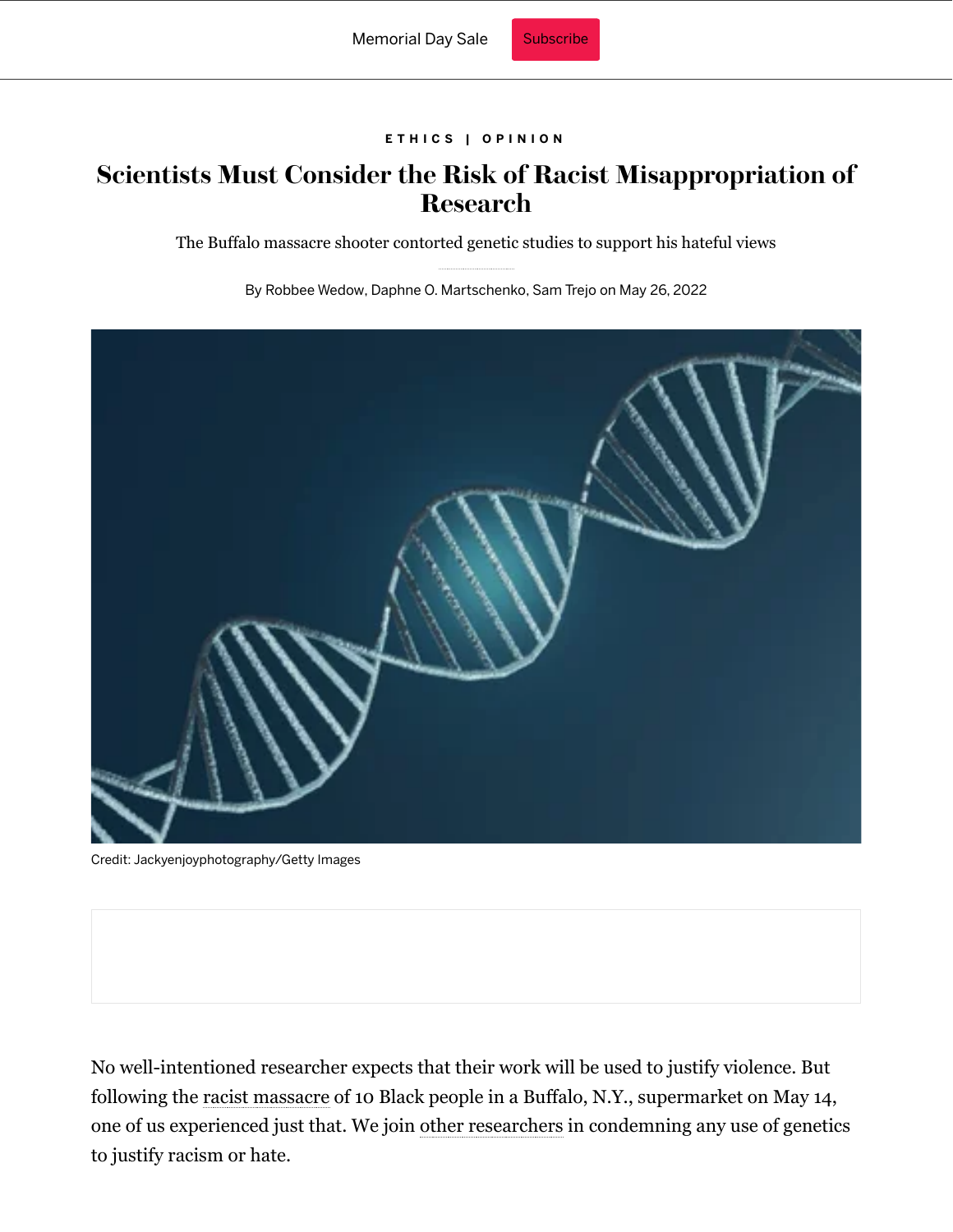In a rambling 180-page screed posted online just before the shooting, the Buffalo shooter appears to write so as to emulate an academic monograph. He cites recent developments in human molecular genetics to falsely assert that there are innate biological differences between races in an attempt to validate his hateful, white supremacist worldview. Although misuse of science to support bigotry [is not new,](https://www.nytimes.com/2018/10/17/us/white-supremacists-science-dna.html) this latest atrocity is another wake-up call to geneticists and the scientific community at large to consider how we are conducting and communicating science—and how we can do these things better.

Let's first correct the record about the science. In his document, the shooter contorts many scientific studies, including the findings from [a 2018 genetic study](https://www.nature.com/articles/s41588-018-0147-3) co-authored by one of us (Wedow), to try and "prove" that white people have a genetic intellectual advantage over Black people. The 2018 study cited by the shooter aimed to find genetic variation associated with years of completed schooling and cognition. It gathered DNA on one million people of predominantly European estimated genetic ancestry and sought to identify genetic variants correlated with outcomes such as years of completed schooling and cognitive performance. Importantly, the genetic variants identified in this study, like any genomic study of a complex outcome, are time- and context-dependent. [In a different time, place and social structure,](https://www.wsj.com/articles/genetic-scoring-presents-opportunity-peril-11580762369) a different set of variants might emerge as statistically linked. Genes do not predestine one individual to complete fewer years of schooling than another or one individual to score higher on a cognitive performance test than another. The 2018 study concluded that the environment plays a substantial role in shaping these outcomes.

The shooter's document deceptively extracts data from the 2018 study, combining it with [another genetics study](https://www.internationalgenome.org/1000-genomes-summary) to present statistical artifacts to bolster the shooter's false claims. Had the initial study instead been done on a million individuals of estimated African genetic ancestry, then based on his misguided exercise the shooter could have instead concluded that Black people have a genetic intellectual advantage over white people. Even putting aside the inaccurate and dangerous conflation of genetic ancestry and race, the shooter's argument is just bad, utterly invalid science. There is absolutely no evidence that there are genetic differences in cognitive performance between racial, ethnic or genetic ancestral groups of people.

Although the 2018 genomic study does not make any claims about genetic differences between racial groups, or any groups for that matter, the results of a study do not prevent others from constructing alternate realities. The Buffalo shooter is one of many people who have misappropriated genetic studies; he probably did not come up with his interpretation of the research in a vacuum. Instead, he is part of a long, dark and violent history. Genetics has been used time and time again in service of white supremacy. Failure to place the shooter's document within this larger context makes it too easy for the scientific community to point fingers elsewhere.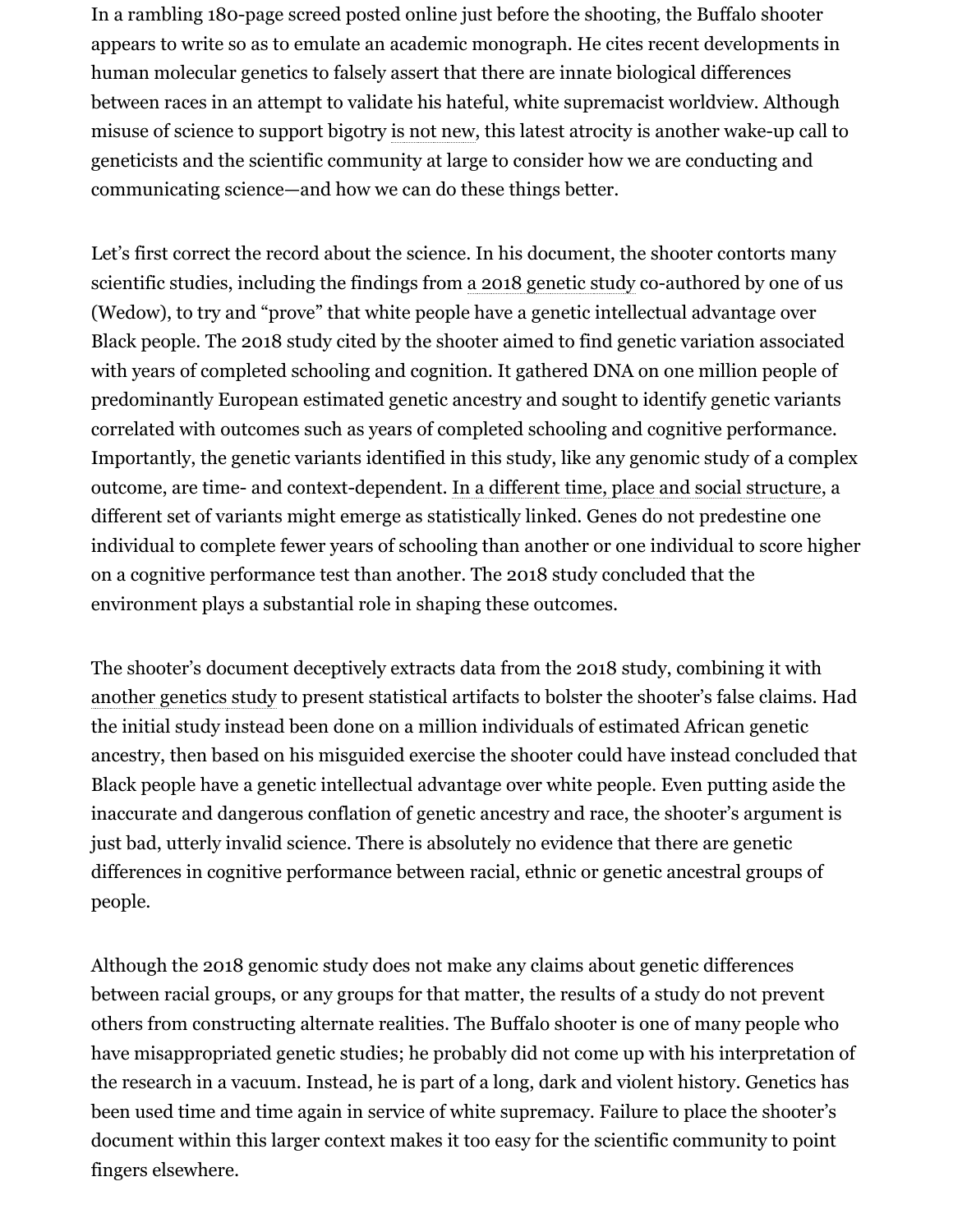We scientists could all view the 2018 study as nothing more than the unfortunate choice of weapon for a domestic terrorist driven by delusions instead of facts. However, doing so enables a level of moral disengagement that just won't cut it anymore. We live in an age of mistrust, disinformation and deep polarization. Researchers cannot assume that the rigor and reproducibility of their research will weather this storm, or lead to a singular interpretation. As hard as it might be, and it certainly will be challenging, scientists need to consider their moral responsibilities as producers of this research. Otherwise, we stay caught in the delusion that science can speak accurately for itself.

Ethical scientific research requires a delicate weighing of risks and benefits. When this weighing occurs, risks to the individual are factored into the equation, but broader risks to society seldom are. The scientific community has been incentivized to outsource responsibility to existing regulations and review boards to make these calculations. Any research involving human participants must obtain Institutional Review Board (IRB) approval, and researchers working with human subjects in the U.S. are subject to federal policies such as the [Common Rule.](https://www.hhs.gov/ohrp/regulations-and-policy/regulations/common-rule/index.html) Yet these safeguards cannot on their own ensure that research maximizes benefits and minimizes harms. There are no existing regulatory mechanisms that explicitly factor in the social risks of research. In fact, IRBs are prohibited from considering the broader social impacts, focusing only on individual-level risks.

Most genomic studies do not undergo extensive evaluations of potential risks and benefits. These studies use de-identified genomic data—meaning data that isn't tied to a name or other identifiable characteristic—and are therefore not considered to be research on human subjects. These studies typically do not require IRB approval, nor are they subject to the Common Rule. Although there is minimal direct risk to the individual participants who provide their DNA for these studies, the results and communication of what comes from their DNA clearly can affect real people in the real world.

We are not advocating for academic censorship here. Scientists cannot and should not be expected to anticipate every possible risk or misuse of their research. That burden is too big to bear for one community. Yet, as the shooter's document illustrates, minimizing one's responsibility to mitigate against the social risks of a body of research does not make these risks go away.

Scientists funded with taxpayer dollars are tasked with discovering truth and innovating in order to support the flourishing of all humans. To realize this aim, it's time we rethink how we weigh the risks and benefits of research. For example, what if we incentivized future generations of scientists to prioritize considering the social risks of their work in the same way they do the scientific impact? What if funding agencies, which help steer the course of research by deciding whom and what to fund, routinely required researchers to develop plans for mitigating against potential social risks? And what if we taught genetics in schools in a